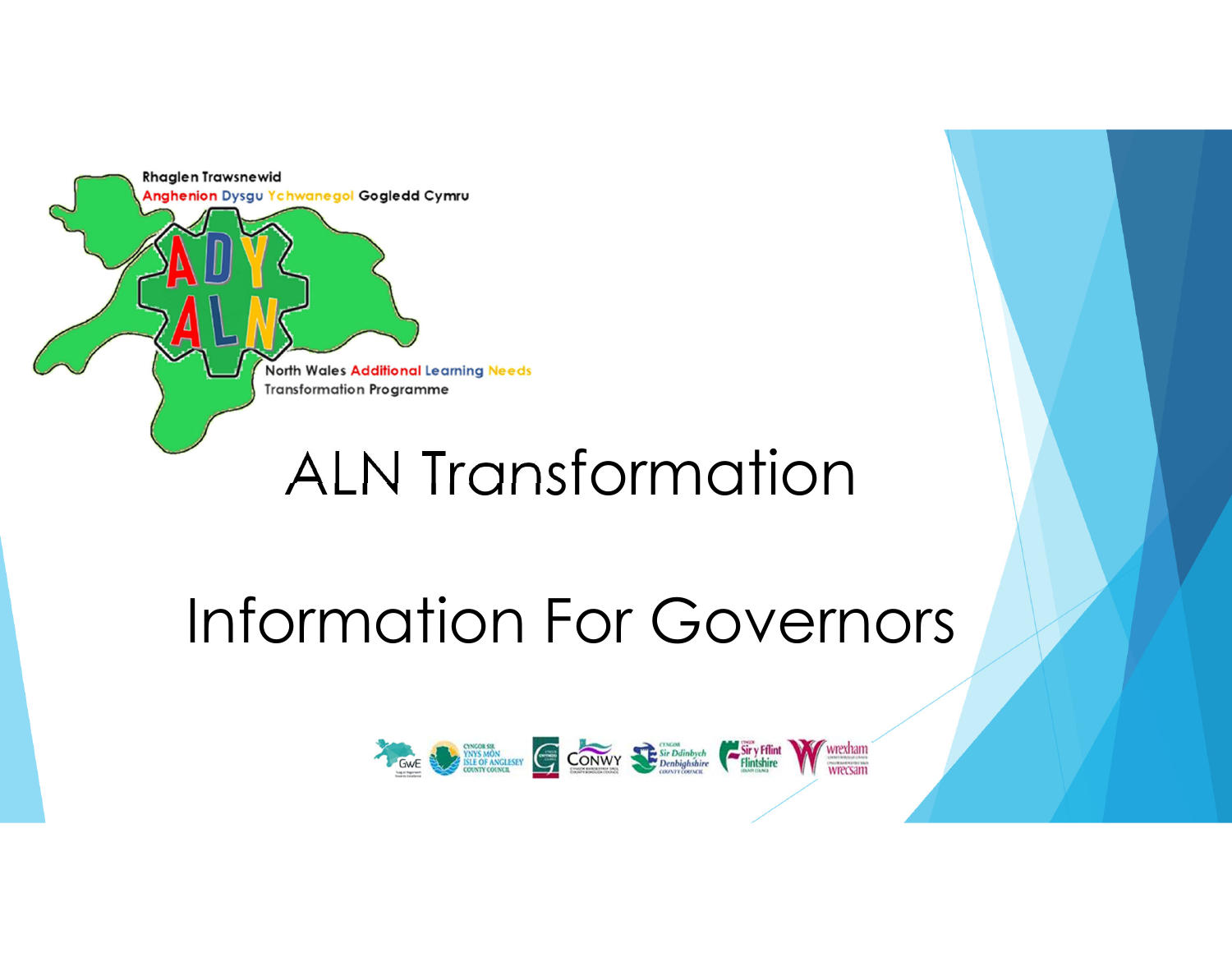## **What is Changing?**

 Welsh Government want to transform expectations, experiences and outcomes for children and young people with Additional Learning Needs (ALN). To do this, they have developed an ALN transformation programme, which transforms the separate systems for Special Educational Needs (SEN) in schools and Learning Difficulties and/or Disabilities (LDD) in further education, to create <sup>a</sup> unified system for supporting learners from <sup>0</sup> to <sup>25</sup> with ALN.

From September 2021, a new simpler and more responsive system of meeting<br>the needs of children and voung peeple with special peeds will come into the needs of children and young people with special needs will come into force.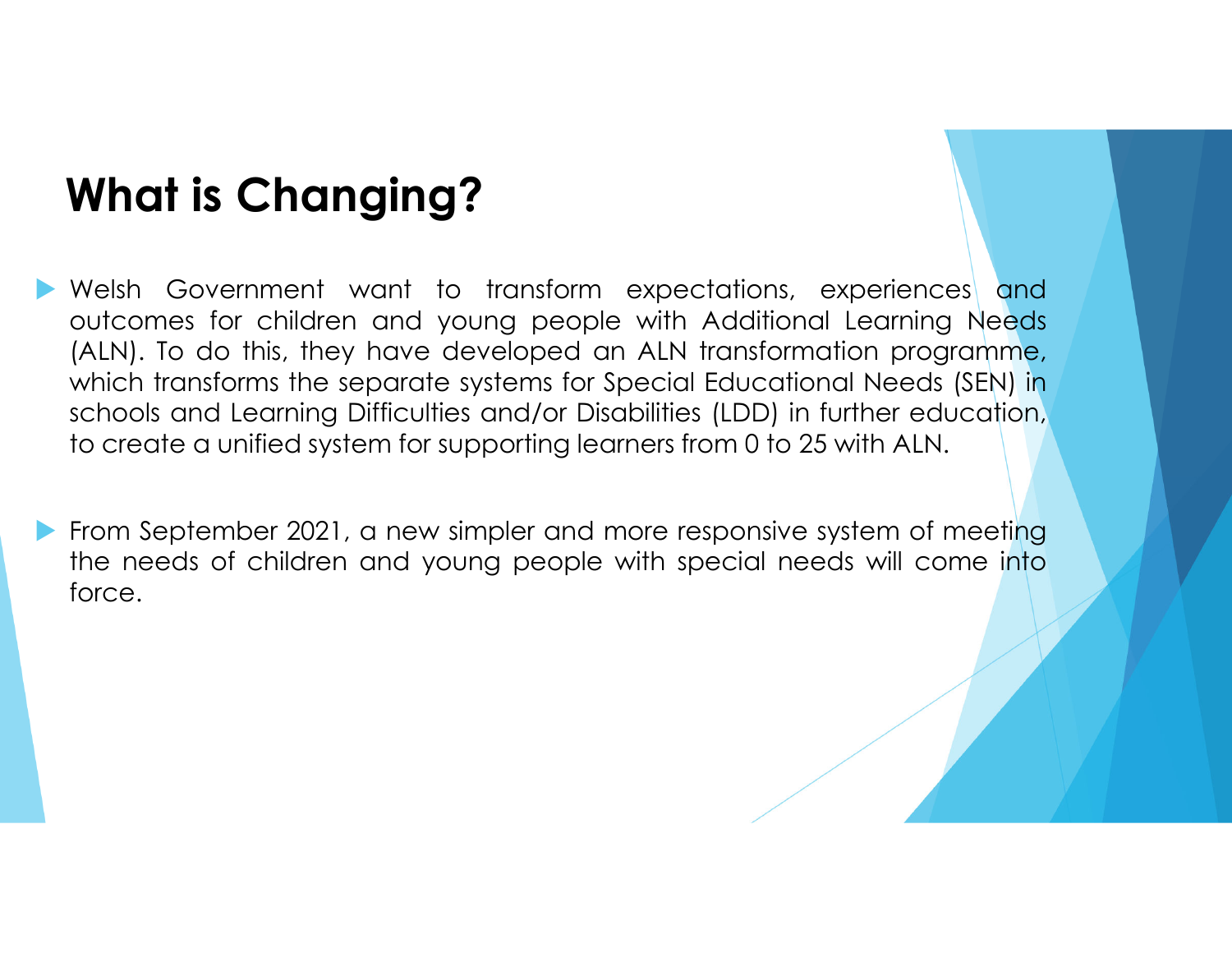### **The Vision**

Welsh Government are striving to deliver <sup>a</sup> **fully inclusive education** systemfor the learners of Wales. A system where needs are identified early,<br>eddsessed quickly and all learners supported to reach their potential addressed quickly and all learners supported to reach their potential.

It wants planning to be flexible and responsive, for professionals to be skilled and confident in identifying needs and deploying strategies to help learners overcome their **barriers to learning**.

They believe that the learner should be at the centre of everything we do and that they and their parents and carers are equal partners in their learning.(**Person Centred Approach**)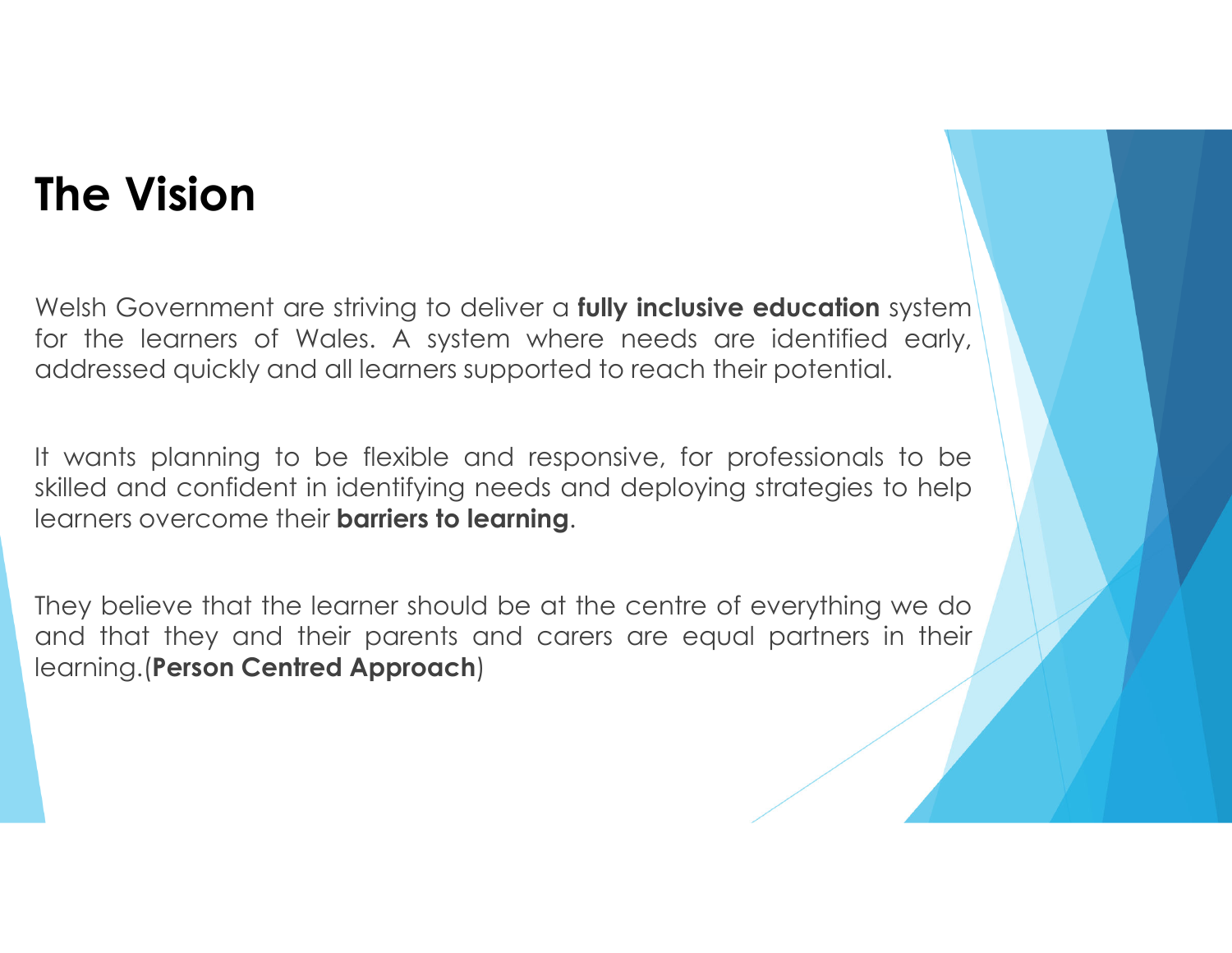### **The reform vision: wider reform**

 ALN reforms are a vital part of the wider educational reform to ensure all children and young people have access to high quality teaching and equal opportunities regardless of background or circumstance.

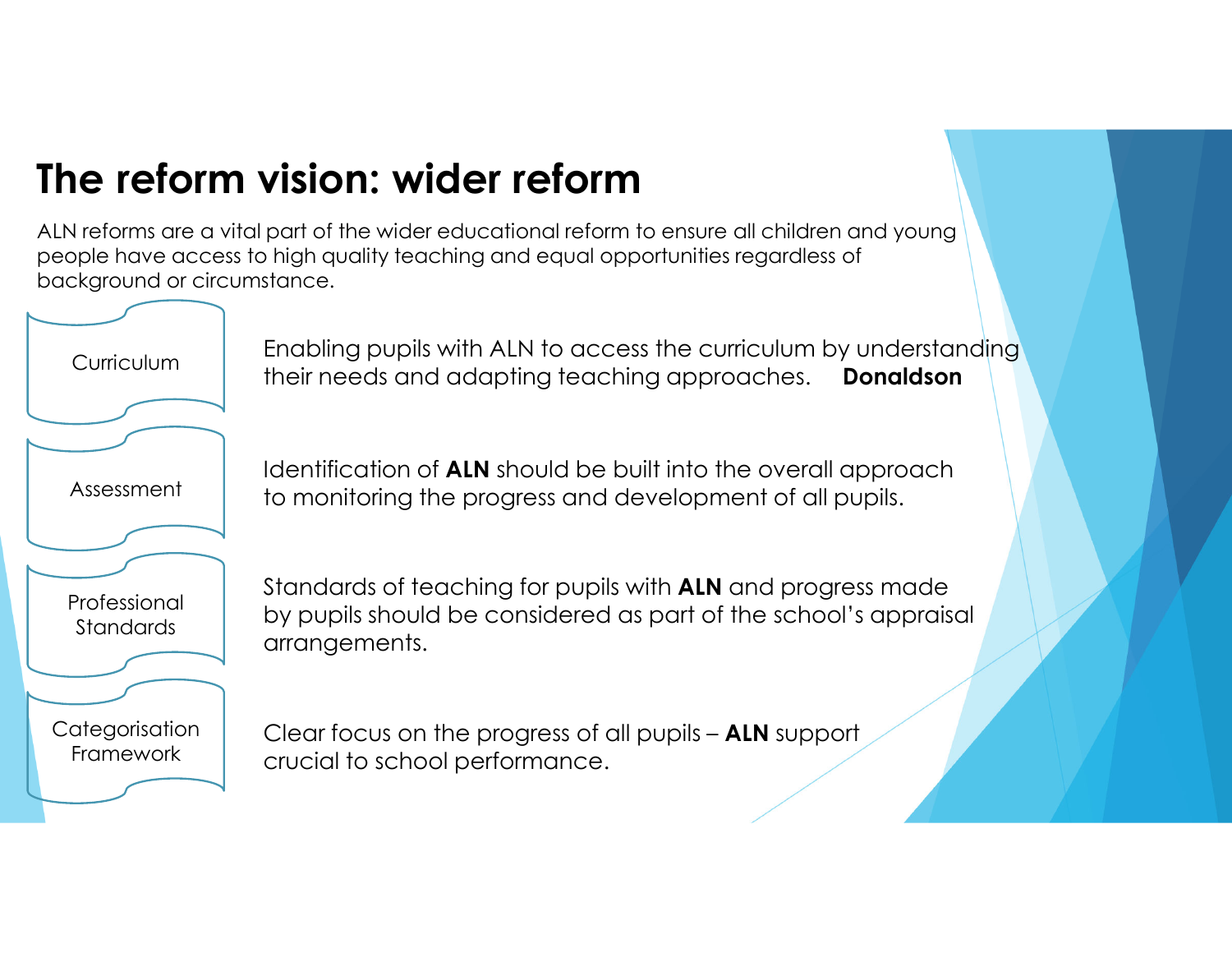### **ALN Transformation Programme**

What is the ALN Transformation Programme?

 $\blacktriangleright$  <sup>A</sup> programme to transform the education and support of children and young people with Additional Learning Needs (ALN), to improve their educational experience and help them realise their potential.

 $\blacktriangleright$  The Additional Learning Needs and Education Tribunal (Wales) Bill is the cornerstone of the programme – but in addition to changes in the law, there are changes in culture and practice, which will deliver the improved outcomes for learners we are striving for.

 $\blacktriangleright$ The ALN transformation programme is a fundamental element of wider education reform – if we get it right for ALN learners, we get it right for **all** learners.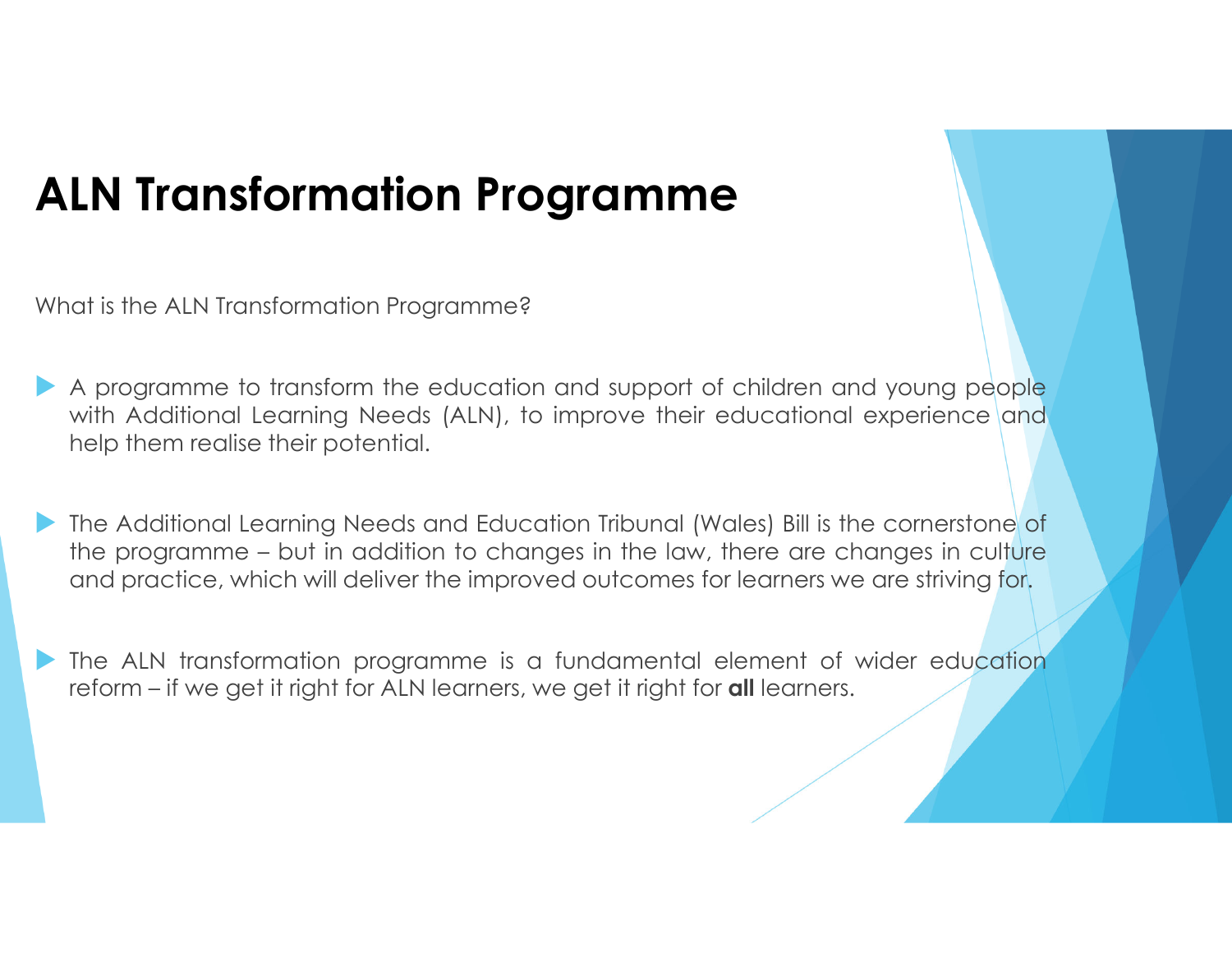### **ALN Transformation Programme Continued**

The ALN transformation programme consists of <sup>5</sup> main themes. In summary these are:

- $\blacktriangleright$ 1. Legislation and statutory guidance - the process of developing the legislative framework, including the Bill, regulations and the new ALN Code;
- $\blacktriangleright$  2. Implementation/ transition support - activities to support partners to prepare, plan and manage implementation and transition to the new system;
- $\blacktriangleright$  3. Workforce development - aimed at three levels: core skills development for all practitioners supporting learners with ALN; advanced skills development through the development of the role of Additional Learning Needs Coordinators (ALNCo); and specialist skills development for local authority-provided specialist support services;
- $\blacktriangleright$ 4. Awareness-raising - activities to engage stakeholders about their new legislative duties, and to explain and promote<br>the extern and the sightest center to ebildren veuse needle and parents and the system and the rights it confers to children, young people and parents; and
- $\blacktriangleright$  5. Supporting policy - including developing resources to help all those in the system understand the evidence for best practice, what can be expected from interventions, the interventions that are likely to be most effective, and the role of professionals to help ensure realistic expectations and effective deployment of resources.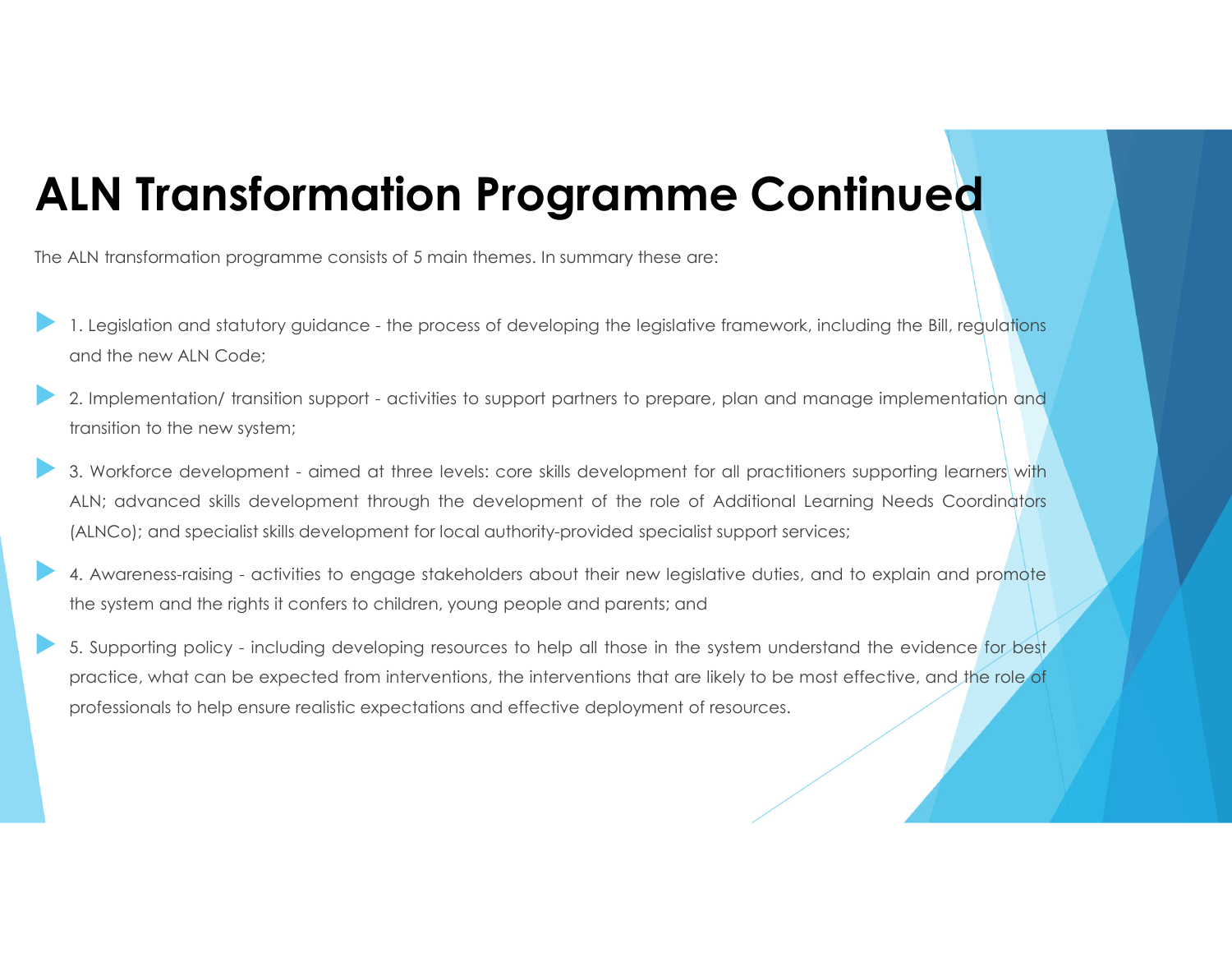### **Background**

The Additional Learning Needs and Educational Tribunal Bill gained Royal<br>Assent in January 2018, The Bill created the legislative framework to improve Assent in January 2018. The Bill created the legislative framework to improve the planning and delivery of additional learning provision, through <sup>a</sup> personcentred approach to identifying needs early, putting in place effective support and monitoring and adapting interventions to ensure they deliver desired outcomes. The Bill was introduced to the National Assembly for Wales in December 2016.

A draft Code was published in December 2018.

The draft Code is currently being revised following consultation and a final<br>Code will be published Spring 2021 Code will be published Spring 2021.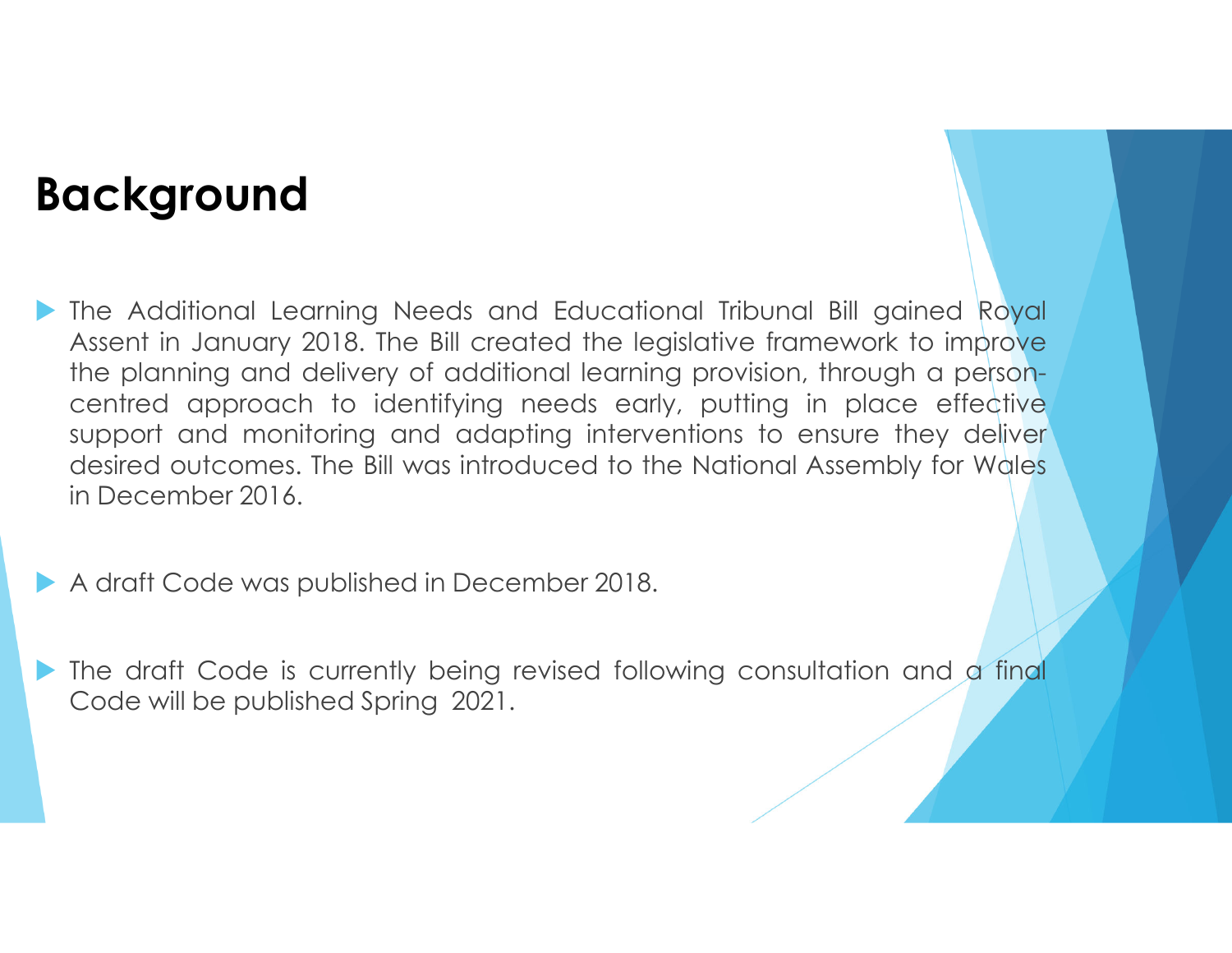## **Why are Things Changing?**

- $\blacktriangleright$ There is a need for a fully inclusive education system for all learners with high aspirations and improved outcomes for all
- $\blacktriangleright$ The current system is now over <sup>30</sup> years old and is no longer fit for purpose
- $\blacktriangleright$ There is a need for a more flexible and responsive approach with more involvement from parents, carers, children and young people through person centred approaches, placing leaner's needs, views, wishes and feelings at the heart of the process
- $\blacktriangleright$ There is a need for better collaboration between agencies, so that needs are identified early and the right support is put in place.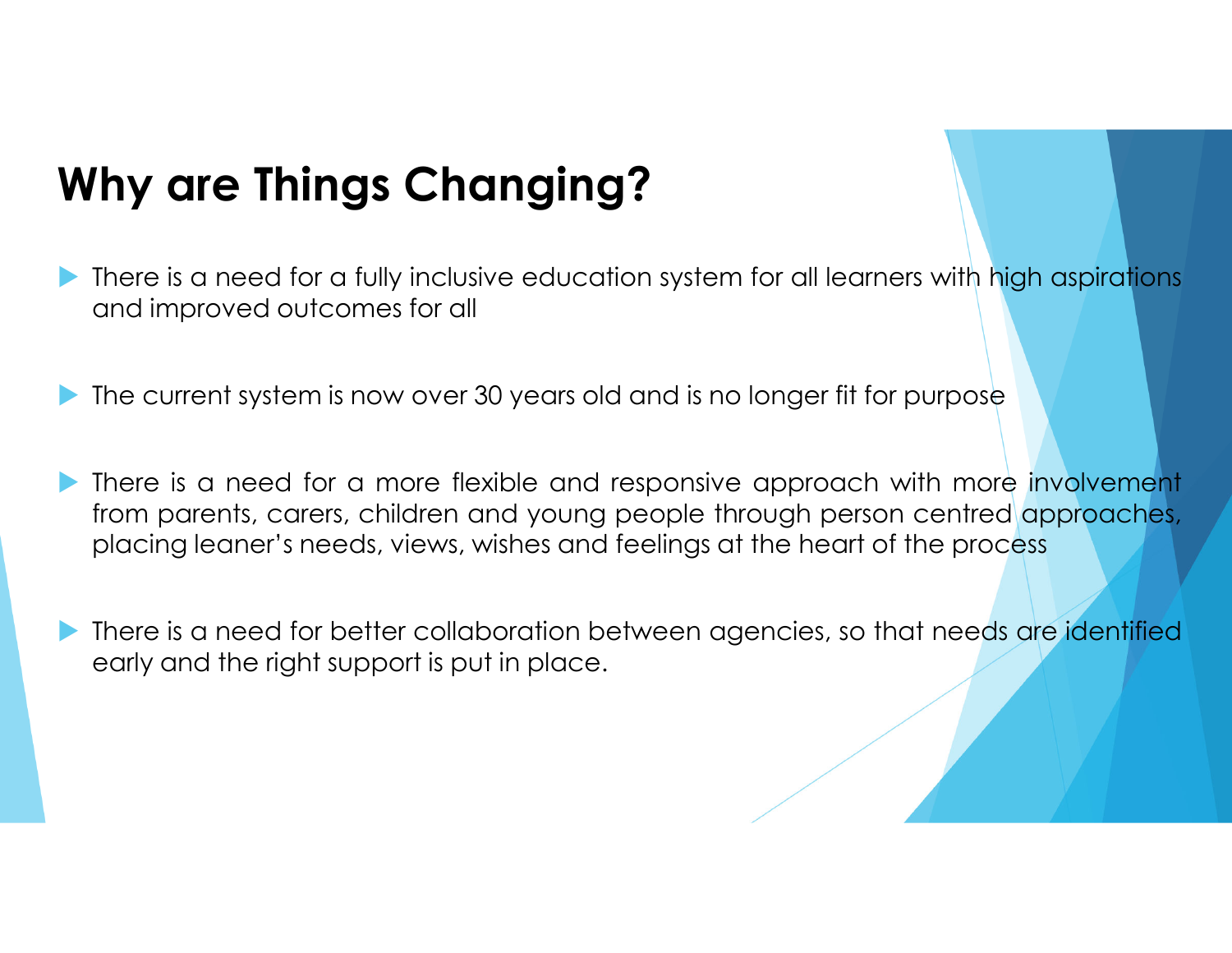## **When is it changing?**

- The Welsh Government intends to lay the final Code and regulations before Senedd<br>Cymru for approval in Spring 2021 Cymru for approval in Spring 2021.
- $\blacktriangleright$  The new ALN system is expected to go live in September 2021. The implementation period will last three years until summer 2024, during which time existing statements of SEN, Individual Education Plans, and learning and skills plans will be converted into Individual Development Plans (IDPs). This will be done in <sup>a</sup> mandatory phased approach on the basis of particular age-based cohorts. During this time, the ALN system will operate in parallel to the existing SEN system.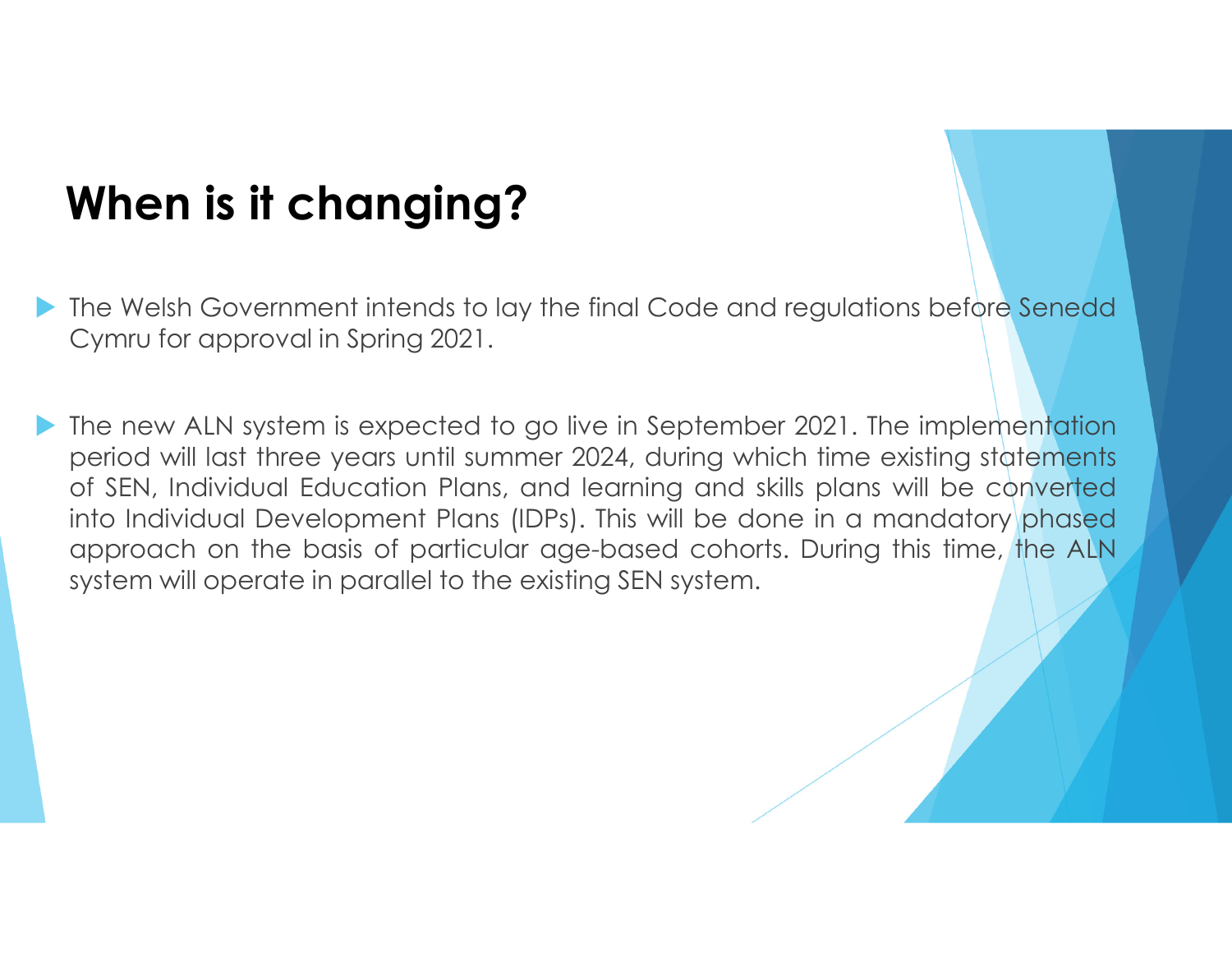### **Key Messages**

- $\blacktriangleright$  The term Additional Learning Needs (ALN) will replace the terms Special Educational Needs (SEN) and will now cover <sup>0</sup> – <sup>25</sup> year olds. <sup>A</sup> child will be identified as ALN only where there is <sup>a</sup> need for additional learning provision (ALP) to be made to support their education.
- $\blacktriangleright$  From January 2021, each school will be required to have an Additional Learning Needs Coordinator (ALNCO) who will be responsible for coordinating the school ALN processes at a strategic level. ALNCos will replace current special educational needs coordinators (SENCos).
- $\blacktriangleright$ Individual development plans (IDPs) will replace the existing variety of statutory and non-statutory plans for learners of compulsory school age and below and those over compulsory school age in school or further education..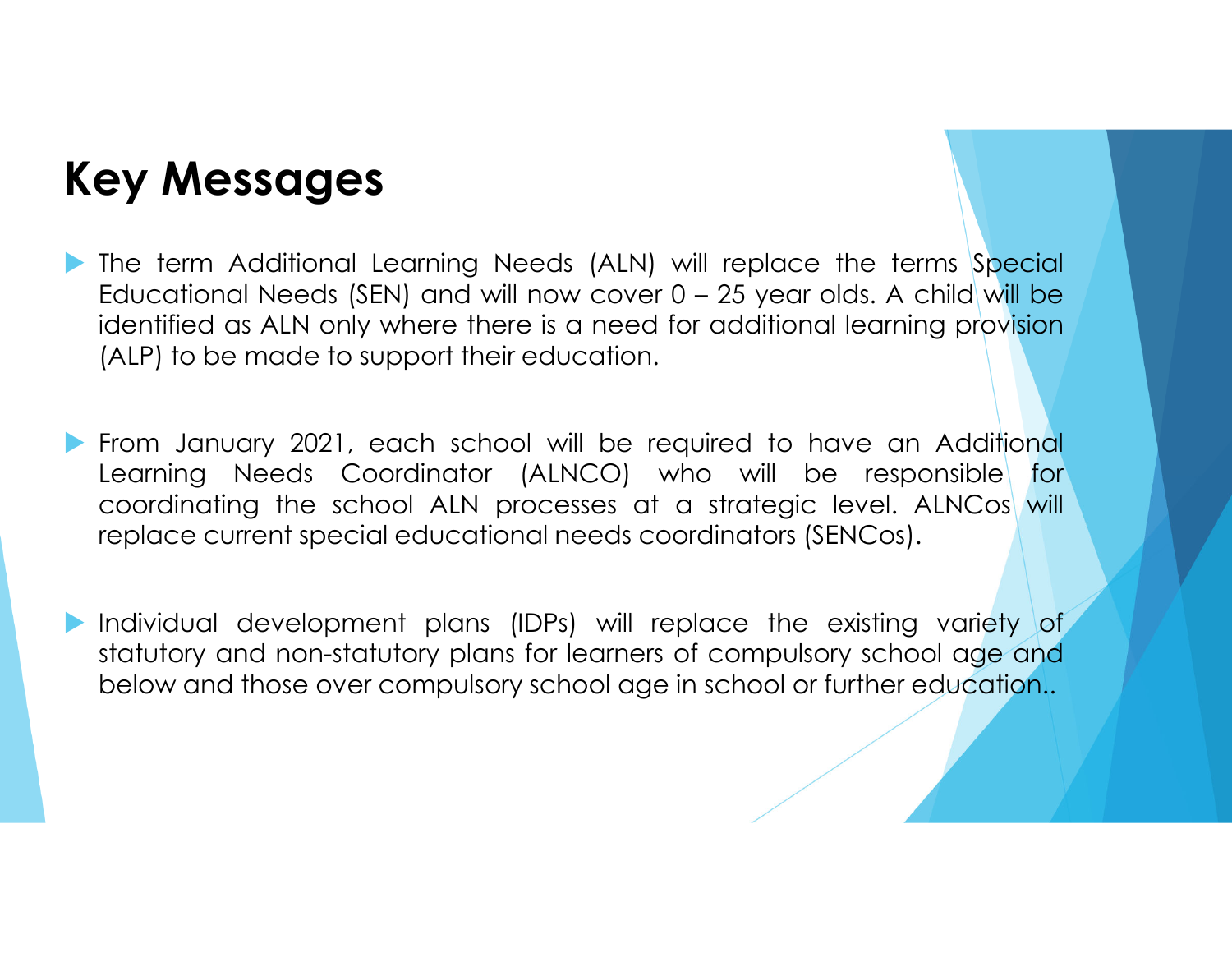### **Key Messages**

Increased collaboration

 $\blacktriangleright$  There is a focus on increased collaboration between all agencies involved in supporting children and young people. Where a local authority requests help or information from another body in the exercise of any of their ALN functions, that body should comply with the request.

Clear and consistent rights of appeal

 $\blacktriangleright$ All children, their parents and young people up to the age of 25 years will have the right to appeal to the Education Tribunal against decisions made by a local authority in relation to their ALN or their IDP. Local authorities must provide access to independent advocacy services

Avoiding disagreements and earlier disagreement resolution

 $\blacktriangleright$  Local authorities must make arrangements for avoiding and resolving disagreements. If disagreements arise, local authorities' arrangements should ensure they are resolved at the earliest opportunity and at the most local level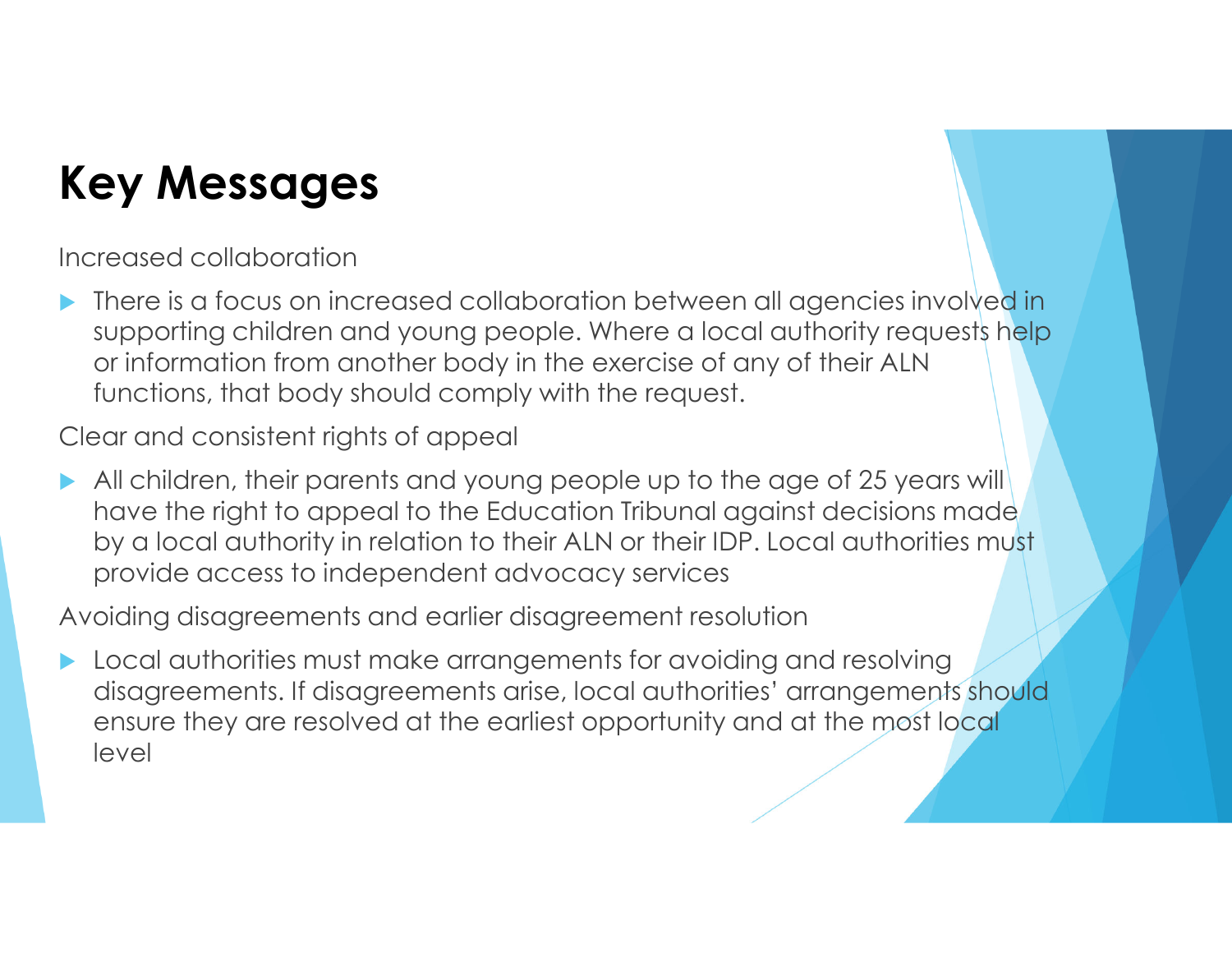### **Key Messages**

 $\blacktriangleright$  There will be an increased participation from children, young people, parents/carers in the creation and maintenance of IDPs. Local authorities schools and colleges must provide children, young people and others with information and advice about ALN and the new system, and ensure that it is accessible for all who need it.

- Person Centred Practice is the underpinning approach to support and<br>enhance participation. One Page profiles are the foundation of enhance participation. One Page profiles are the foundation of personalised education support. They gather key information about <sup>a</sup> learner so it can be quickly shared and understood.
- All reasonable steps must be taken to secure provision in Welsh if required.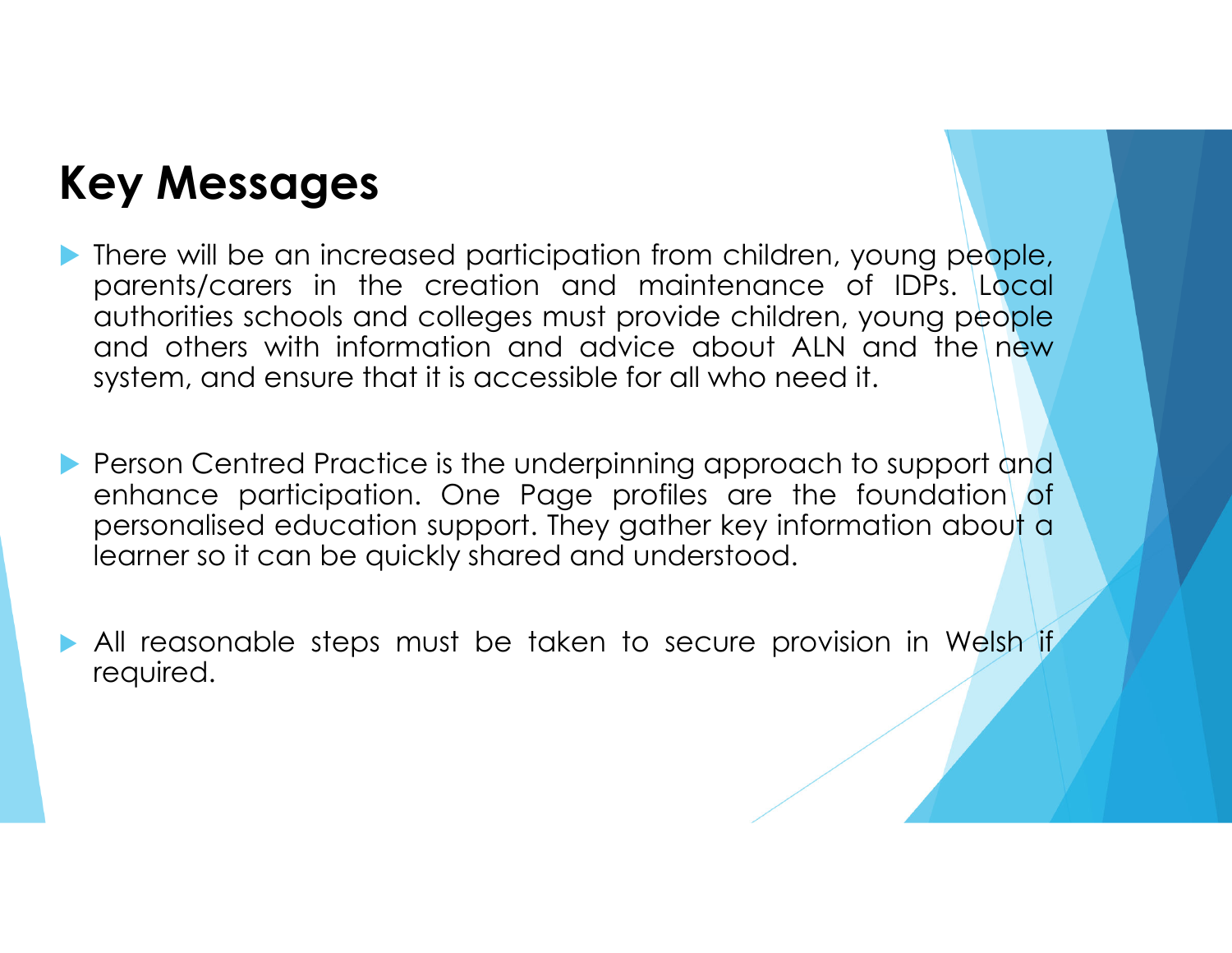## **Definition and Timescales**

A person has additional learning needs if he or she has a learning difficulty or disability (whether the learning difficulty or disability arises from a medical condition or otherwise) which calls for additional learning provision.

A child of compulsory school age or person over that age has a learningdifficulty or disability if he or she—

 (a) has a significantly greater difficulty in learning than the majority of others of thesame age, or

(b) has a disability for the purposes of the Equality Act 2010 (c. 15) which prevents or hinders him or her from making use of facilities for education or training of a kind generally provided for others of the same age in mainstream maintained schools ormainstream institutions in the further education sector.

#### **Under the draft Code, the following time scales will apply:**

Schools will have 35 school days to determine if a child has an additional learning needs(ALN) that require additional learning provision (ALP) and to develop their Individual Development Plan (IDP) where appropriate

Under the draft Code, the following time scales will apply:

The Local Authority will have 7 calendar weeks to re-consider a school's decision if asked to do so by a parent or carer

The Local Authority will have 12 calendar weeks to identify the ALN and ALP, if asked to do so by the school. This will be due to the school believing that they are unable to identify complex needs or provide the ALP required to support them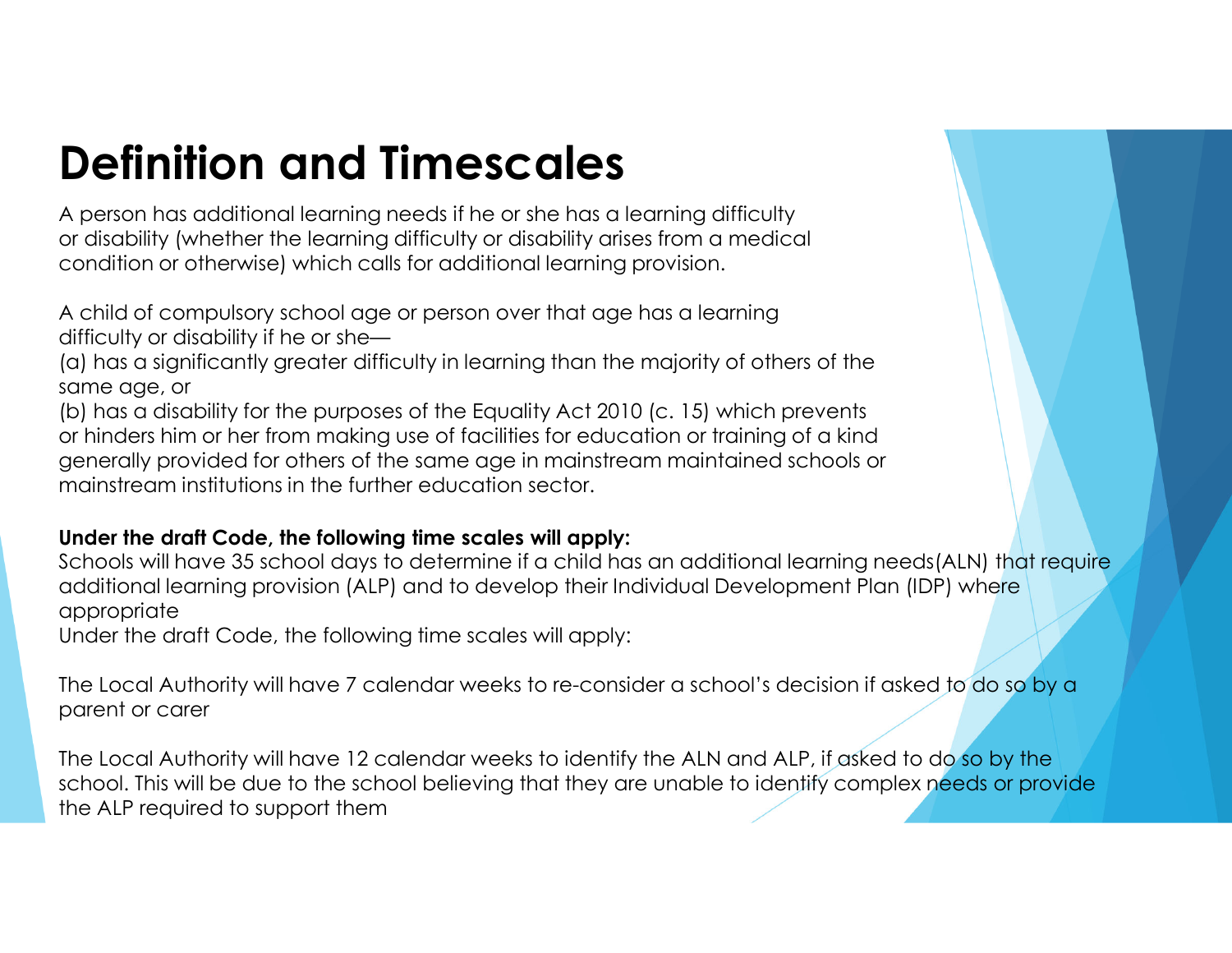### **What does the reforms mean for Governors?**

- $\blacktriangleright$ Must have regard to the Code and should oversee the implementation of the reforms and provide strategic support to the head teacher
- $\blacktriangleright$ Must ensure that there is <sup>a</sup> designated ALNco from January 2021- <sup>a</sup> new statutory role
- $\blacktriangleright$ Must cooperate generally with the local authority including in developing local provision and when the school is being named in an individual development plan.(IDP)
- $\blacktriangleright$  Must ensure that arrangements are in place in schools to support pupils at school with medical conditions. (Supporting Heath Care Needs Guidance)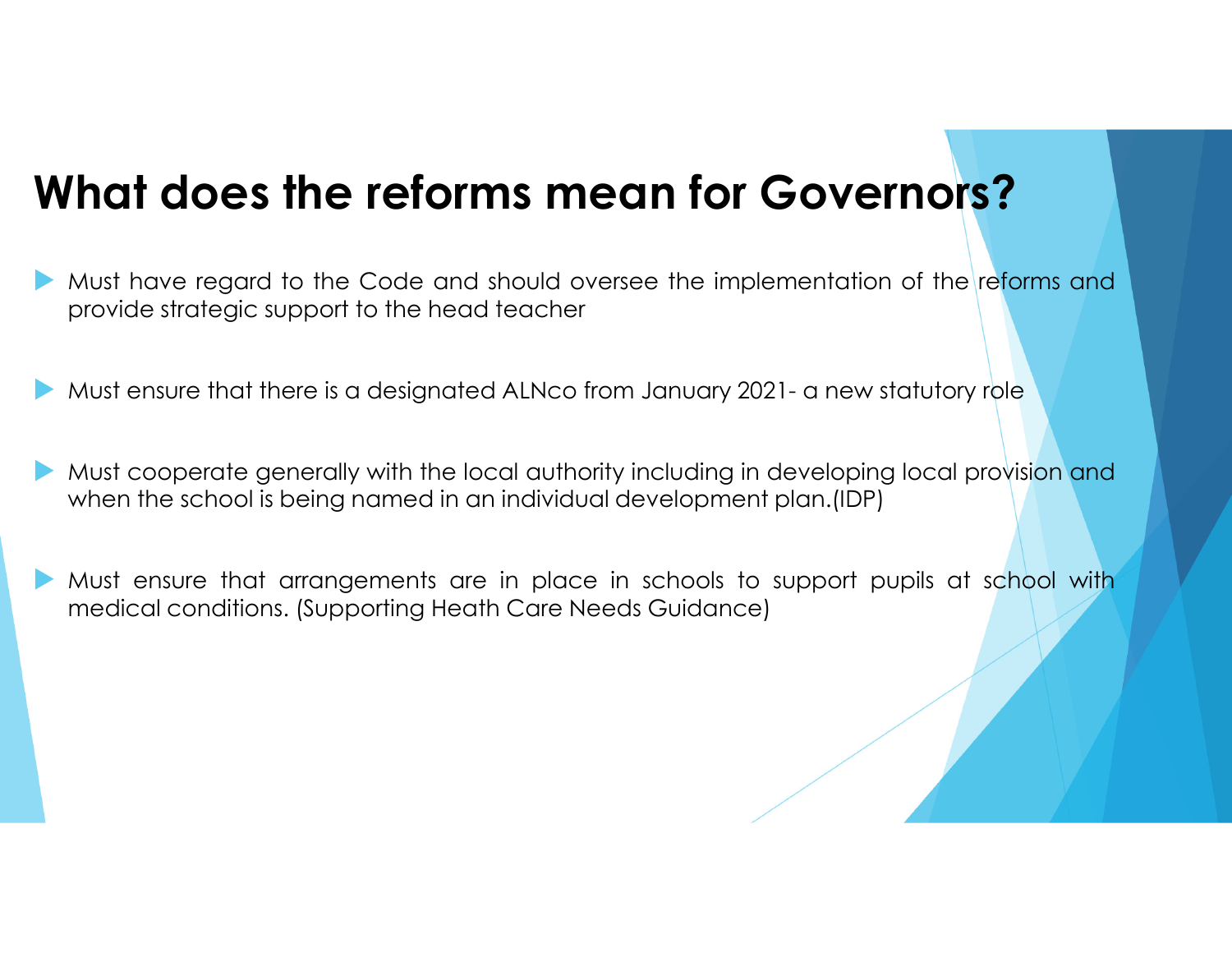### **What does the reforms mean for Governors?**

- $\blacktriangleright$  Establish the arrangements for the admission of disabled children, the steps taken to prevent disabled children being treated less favourably than others, the facilities provided to assist access of disabled children, and their accessibility plans.
- $\blacktriangleright$  Governors understanding and involvement in the implementation of the reforms will help ensure schools are meeting the spirit of the Code and fulfilling their best duties. It is good practice to appoint <sup>a</sup> member of the Governor team as an ALN link Governor.
- $\blacktriangleright$  In overseeing implementation of the reforms, the governing body should consider their strategic approach to meeting ALN in the context of the total resources available, including any resources targeted at particular groups, such as the pupil premium. (provision mapping)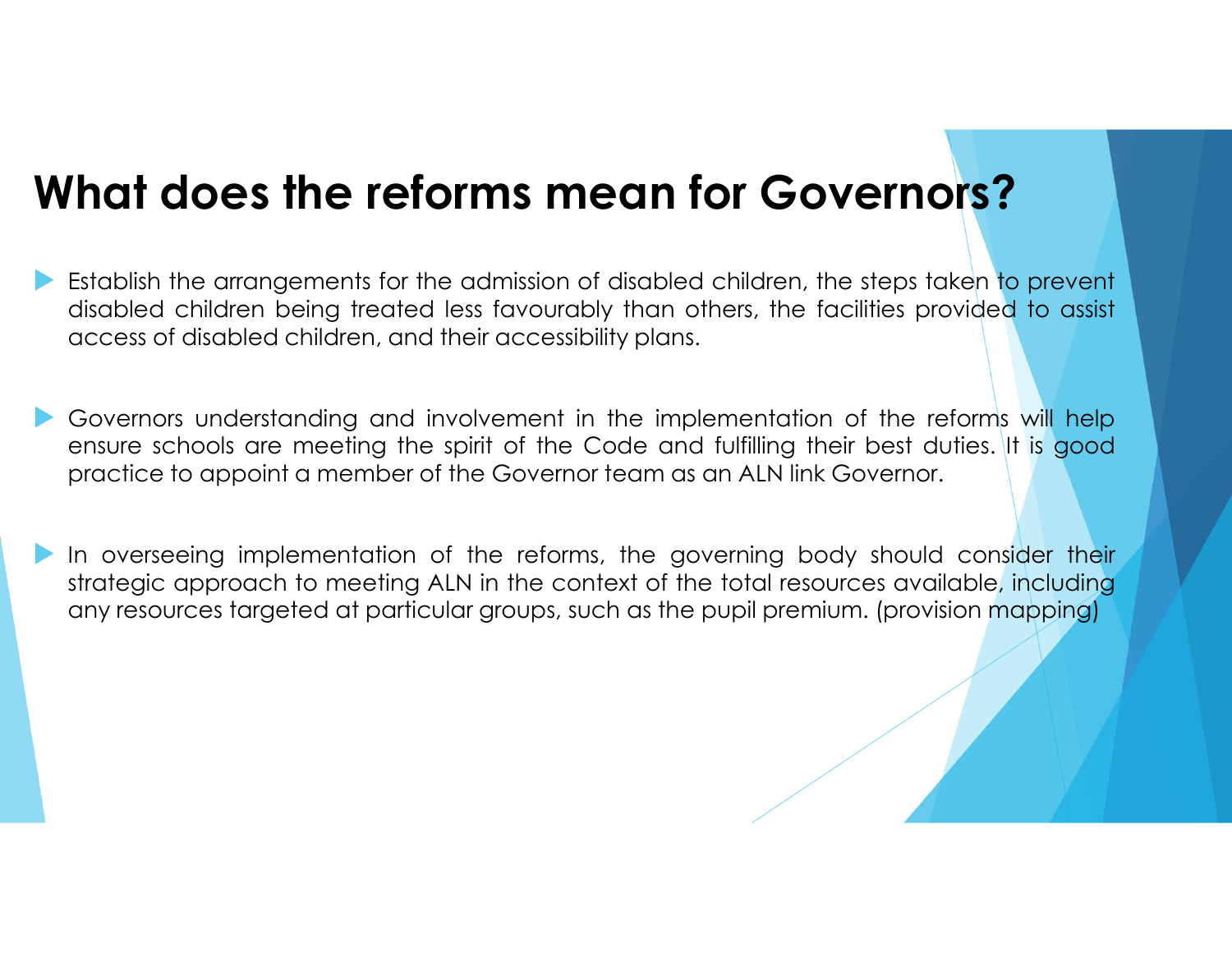### **What do you as Governors need to consider?**

- $\blacktriangleright$ Planning and attending raising awareness sessions
- $\blacktriangleright$ Which member of staff is the ALNco and what does the role require?
- $\blacktriangleright$ Are you as Governors aware of:
- $\blacktriangleright$ How many pupils in the school are identified as having SEN/ALN?(the SEN/ALN register)
- $\blacktriangleright$ Do you know what kinds of ALN exist within the school population?
- $\blacktriangleright$ How does the school make provision for those pupils?
- $\blacktriangleright$ What are the outcomes for ALN pupils?
- $\blacktriangleright$  Can you see person centred processes in action e.g. see <sup>a</sup> one page profile, look at IDPs and consider their effectiveness in meeting pupil need?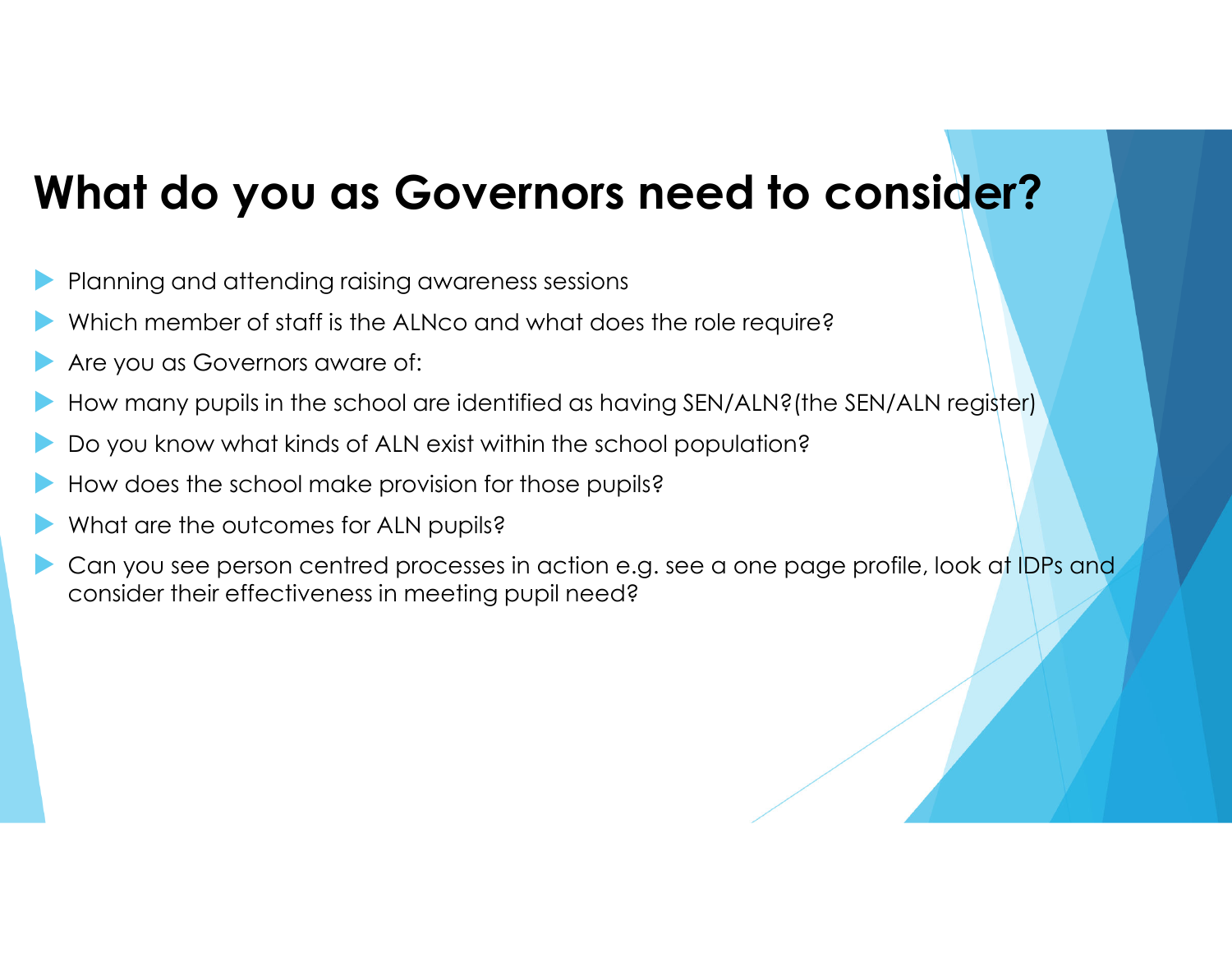### **What do you as Governors need to consider?**

- $\blacktriangleright$ Will the ALN reforms be considered as an area on the School Development Plan ?
- $\blacktriangleright$  How do you as Governors know what the quality of teaching is across the school / departments / year groups for ALN pupils?
- $\blacktriangleright$  Does the School Development Plan contain appropriate priorities and success criteria to ensure that the professional standards, which define good practice in ALN, are embedded in the work of the school?
- $\blacktriangleright$  Can Governors discuss the school readiness survey (milestones)and subsequent cluster action plan?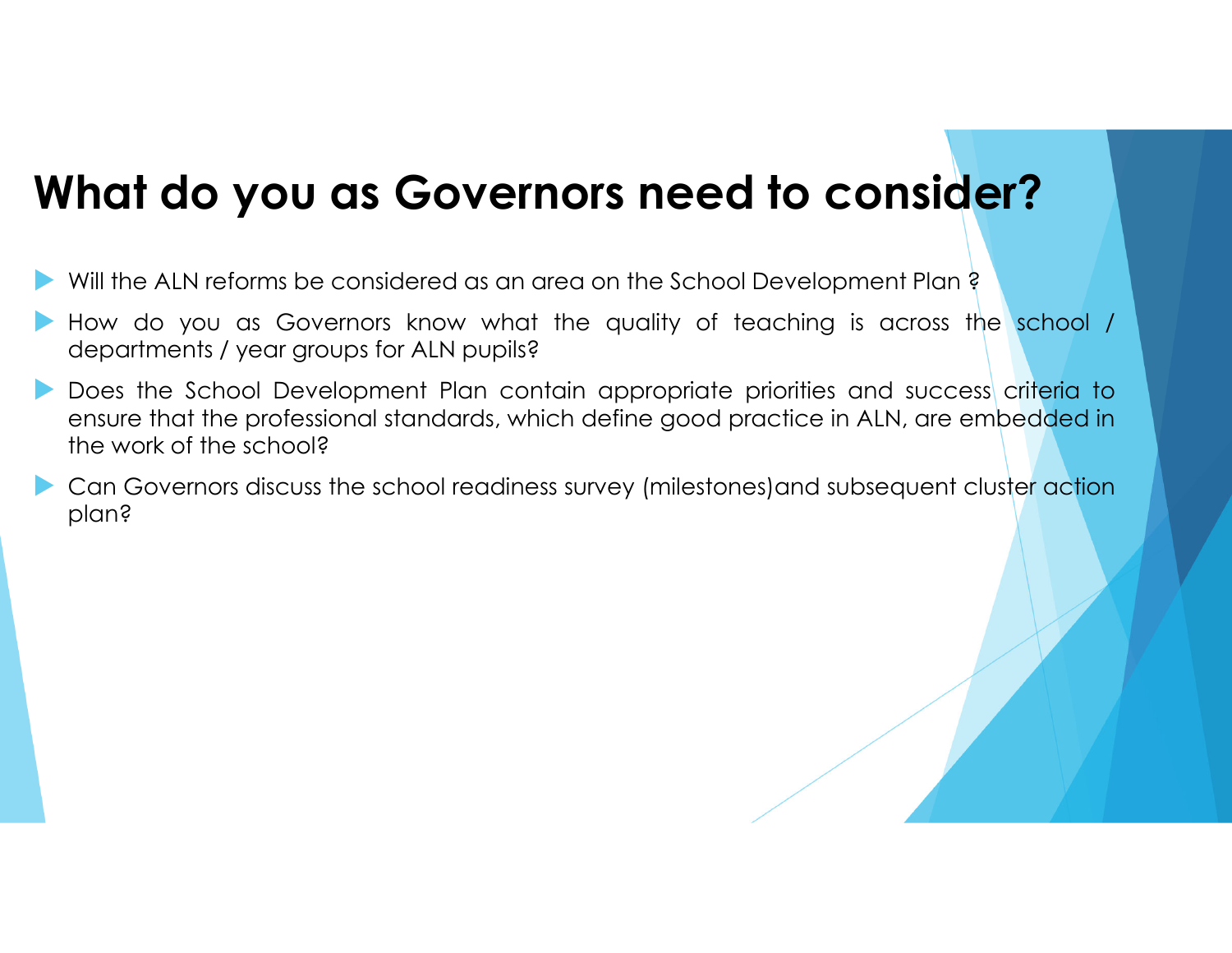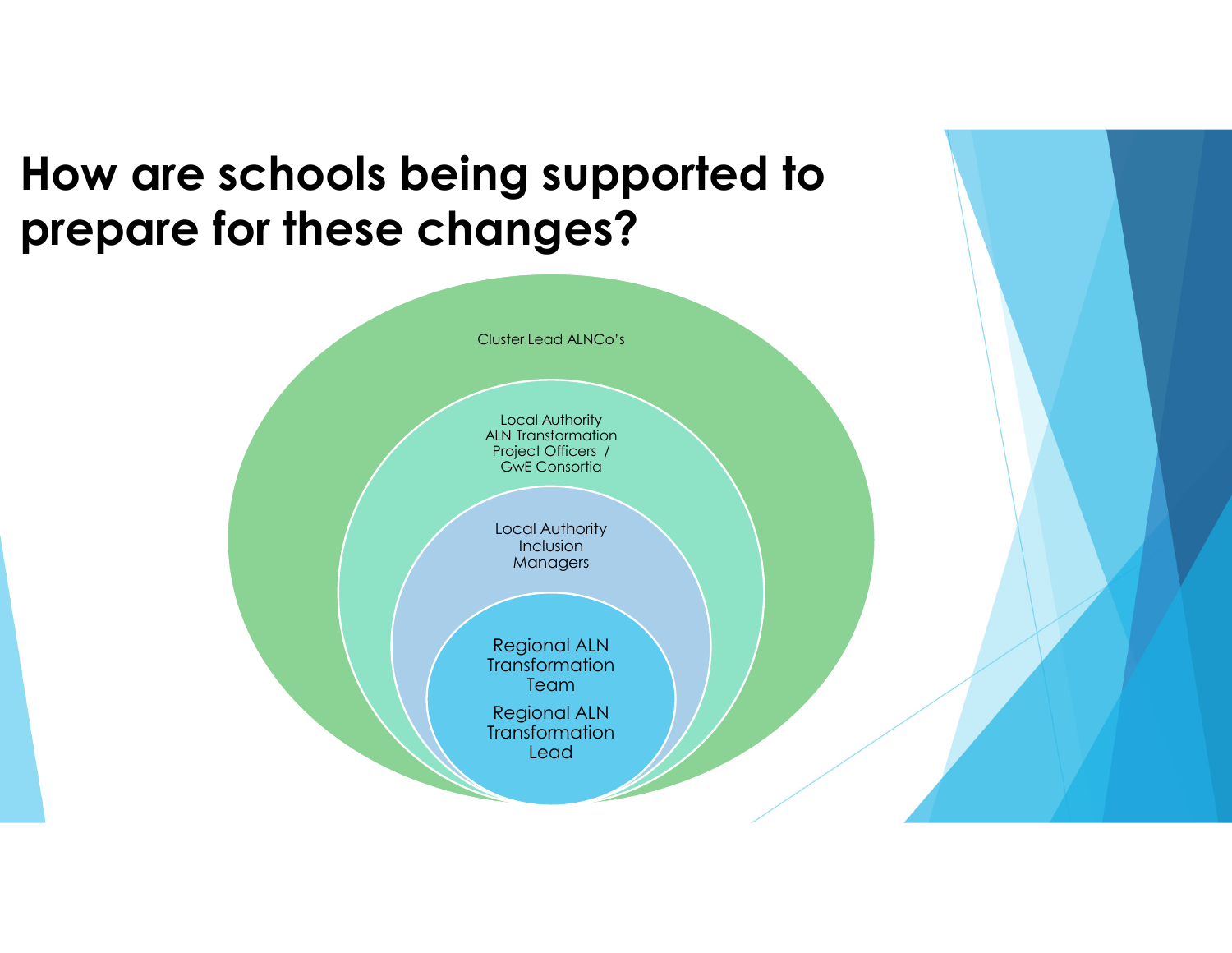### **What has happened so far…….**

- ➤ There is a strong, collaborative approach across the North Wales region. All Local Authorities are working together at a strategic and operational level to ensure effective cross-border working.
- $\blacktriangleright$  Schools have been working in clusters, engaging in a collaborative approach to prepare<br>for the implementation of the Act. Each cluster has developed an action plan and for the implementation of the Act. Each cluster has developed an action plan and received additional funding through the Welsh Government Implementation Grant. Each cluster has an identified Cluster Lead who attends regular meetings and co-ordinates the cluster working model.
- $\blacktriangleright$  Each Local Authority has identified a Transformation Lead; to develop local processes and practice to implement the ALN Act and Code
- $\blacktriangleright$  Each Local Authority has designated an Early Years ALN Lead to facilitate a successful transition between pre-school and primary School setting.
- $\blacktriangleright$  Betsi Cadwaladr Health Board has appointed a Designated Education Clinic Lead Officer (DECLO)
- $\blacktriangleright$  In order to embed change, the North Wales region has developed a comprehensive professional learning development programme to support practitioners through
	- •improving their awareness to meet the requirements of the ALN ET Act (18)
	- •access training and development opportunities to meet the requirements of the ALN ET Act (18)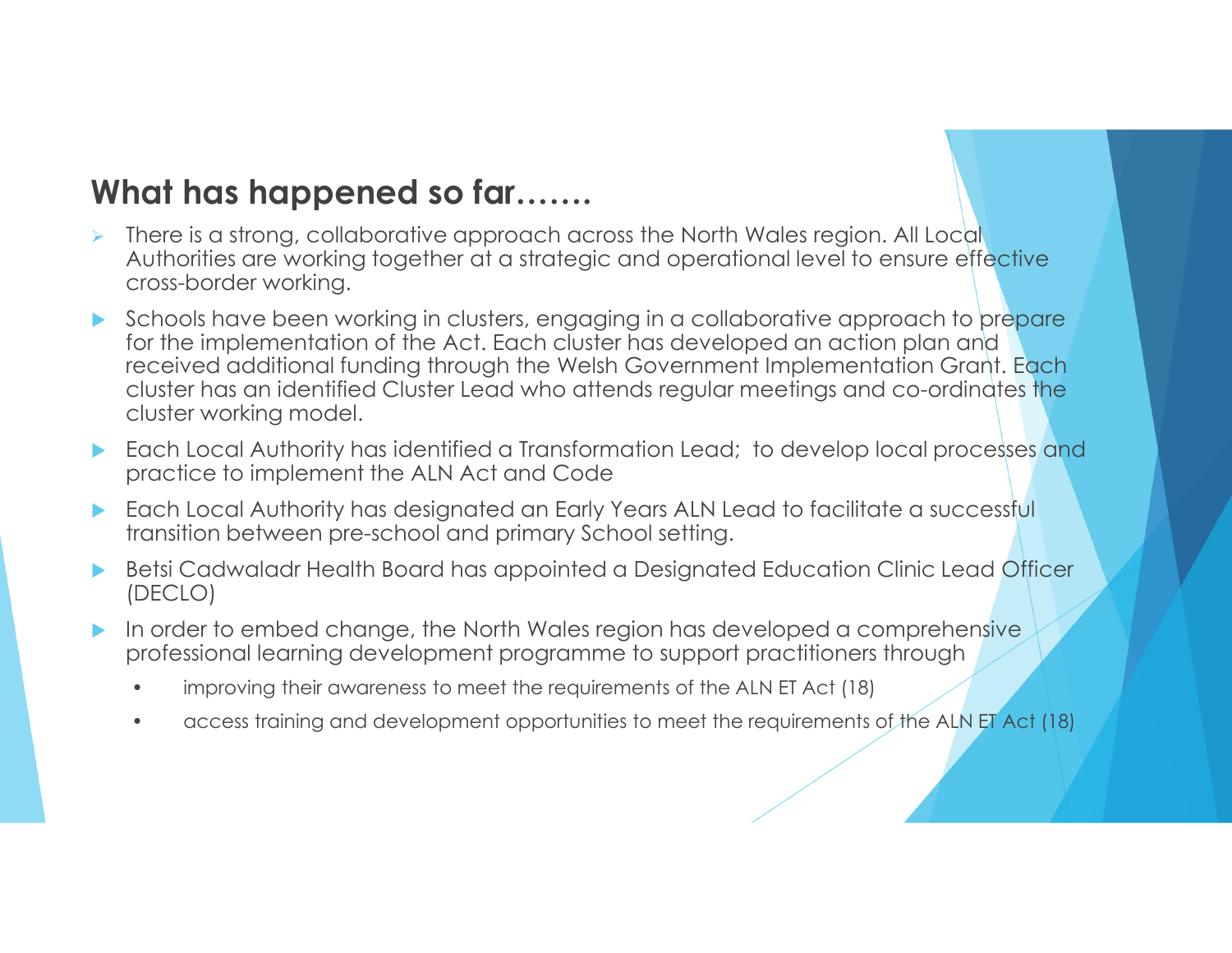### **Summary objectives of the ALN reforms**

- Act to cover 0-25 year olds
- ALN to replace the term SEN
- A unified statutory plan the individual development plan  $\blacktriangleright$
- $\blacktriangleright$  Increased participation of children and young people [person centred practice]
- **High aspirations and improved outcomes**
- $\blacktriangleright$ A simpler less adversarial system
- $\blacktriangleright$ Increased collaboration
- $\blacktriangleright$  Avoiding disagreements and earlier disagreement resolution
- $\blacktriangleright$ Clear and consistent rights of appeal
- $\blacktriangleright$ The ALN Code
- A bilingual system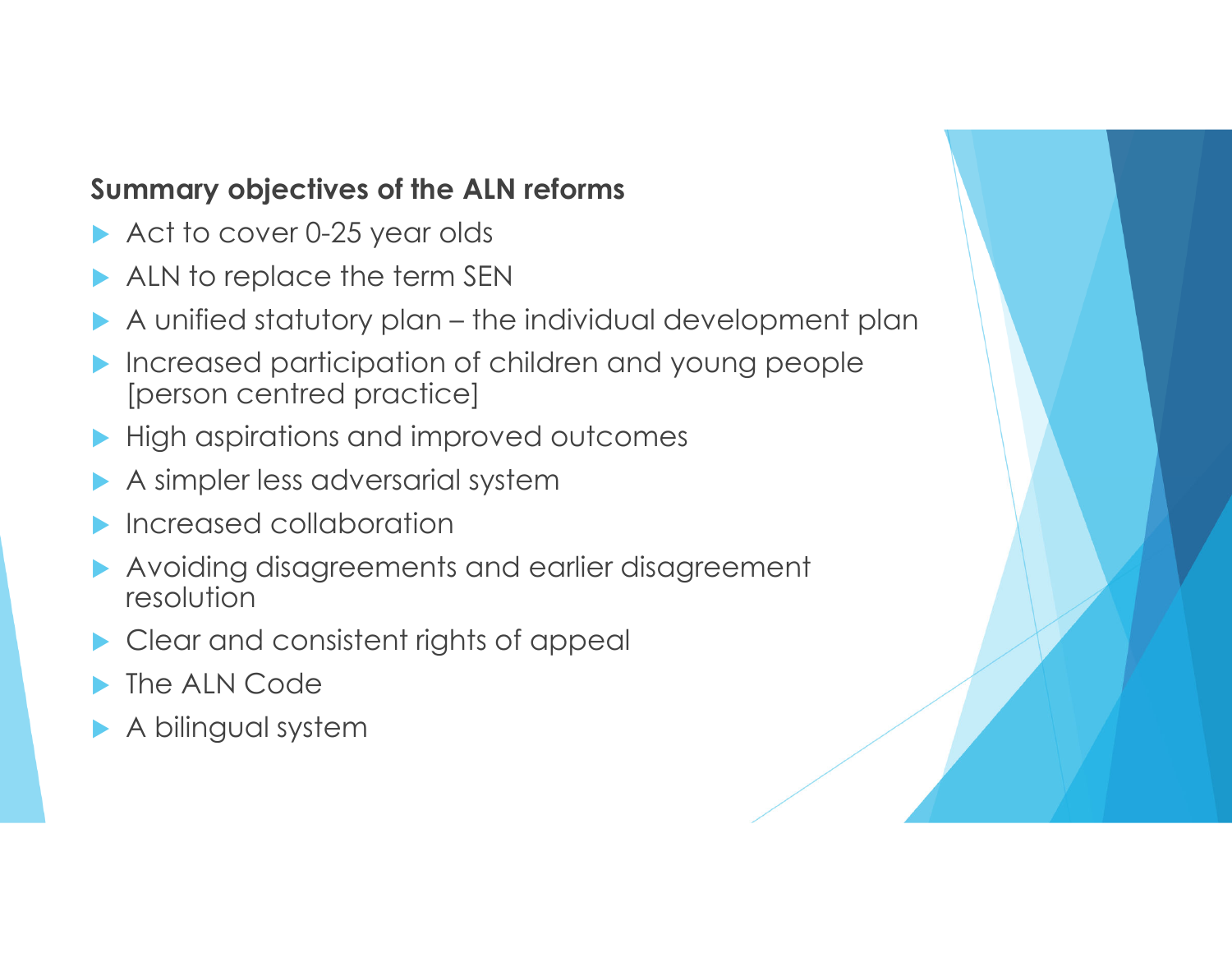#### **Main messages to influence practiceLeadership:**

- •Inclusive ethos, culture and practice
- Strong, clear and purposeful leadership $\bullet$
- •High aspirations for all pupils

### **Provision:**

- •Thorough understanding of pupils' needs
- • IDP/IEPs that are based on sound understanding of pupil and include the views of pupils, parents and others
- • Adapting the curriculum and resources so that they are well matched to pupils
- $\bullet$ Wide range of systems in place to support learning and wellbeing
- •Regular contact and support for parents / carers

#### **Standards:**

- •Highly motivated pupils and engaged in learning
- Progress in learning attainment and achievement •
- •Comprehensive tracking systems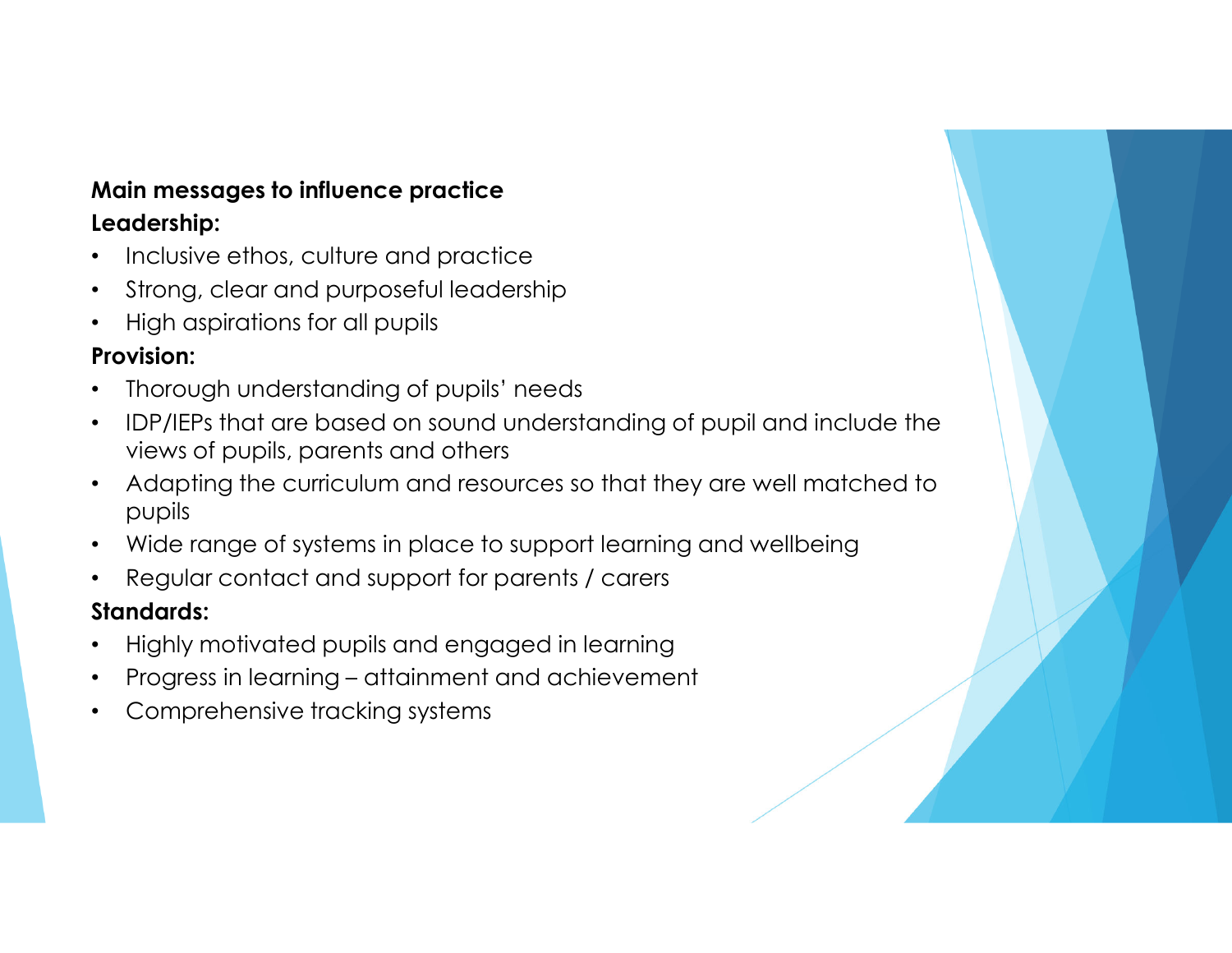### **Summary**

Please take a minute to watch this short video which summarises what's happening with regards to Additional Learning Needs in Wales.

https://youtu.be/00gHqzWowPg

Find Out More**Onlinehttps://gov.wales/additional-learning-needs-transformation-programme-introduction**

**Twitter** #additionallearningneeds #ALNWales #ALNAct